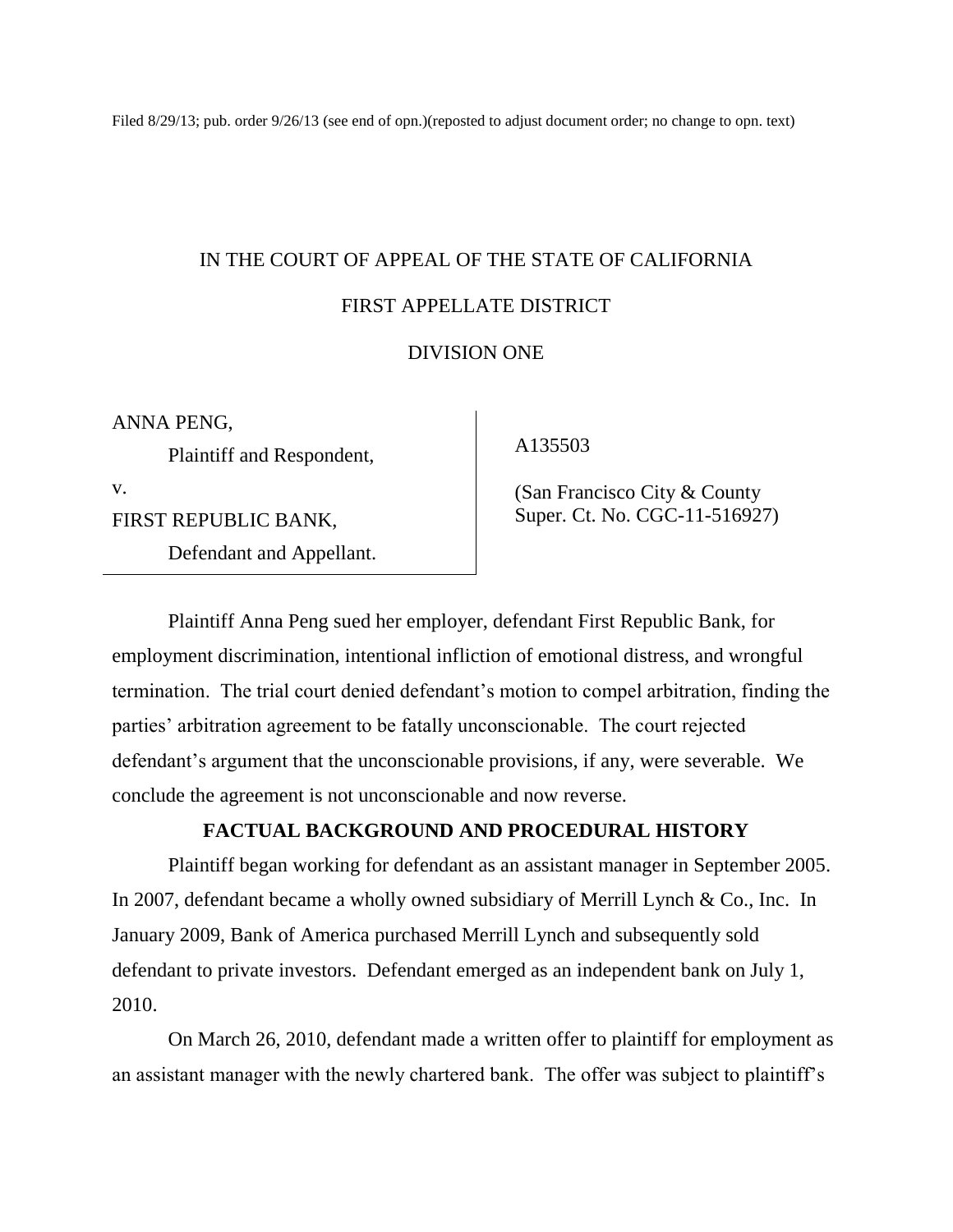agreement to be bound by a number of employment conditions and policies, including defendant's arbitration agreement. The offer stated that it was valid for 25 days.

The offer enclosed a single page with the words "ARBITRATION" AGREEMENT" (Agreement) appearing in bold, capital letters at the top. The Agreement provides, in part: "The undersigned Employee, [plaintiff], Assistant Manager, and [defendant] agree that any claims either party has arising out of or relating to the Employee's employment shall be resolved by final and binding arbitration. Arbitration shall apply to any and all common law or statutory claims, with the exception of any claims that the Employee may have for workers' compensation benefits or unemployment compensation benefits."

Although she had 25 days to consider the offer, plaintiff accepted it after four days and signed the Agreement on March 30, 2010. She did not object or express any reluctance to signing the Agreement at the time it was presented to her. Nor did she express any concerns about the Agreement at any time during her employment.

Defendant terminated plaintiff's employment on May 23, 2011, for reasons that are not material to the issues on appeal.

On December 28, 2011, plaintiff filed a complaint alleging claims against defendant for race and gender discrimination, equal pay/compensation discrimination, hostile work environment, retaliation, intentional infliction of emotional distress, and wrongful termination in violation of public policy.

On February 2, 2012, defendant moved to compel arbitration, contending plaintiff had agreed to arbitrate all claims arising out of her employment. The motion was based on the language of the Agreement quoted above.

Plaintiff opposed the motion to compel arbitration, asserting the Agreement was unconscionable because she had had no meaningful opportunity to negotiate the Agreement's terms, and because the Agreement unfairly gave defendant the unilateral authority to modify or terminate it without notice.

On April 2, 2012, the trial court filed its order denying defendant's motion to compel arbitration, concluding the Agreement was "permeated" by unconscionability.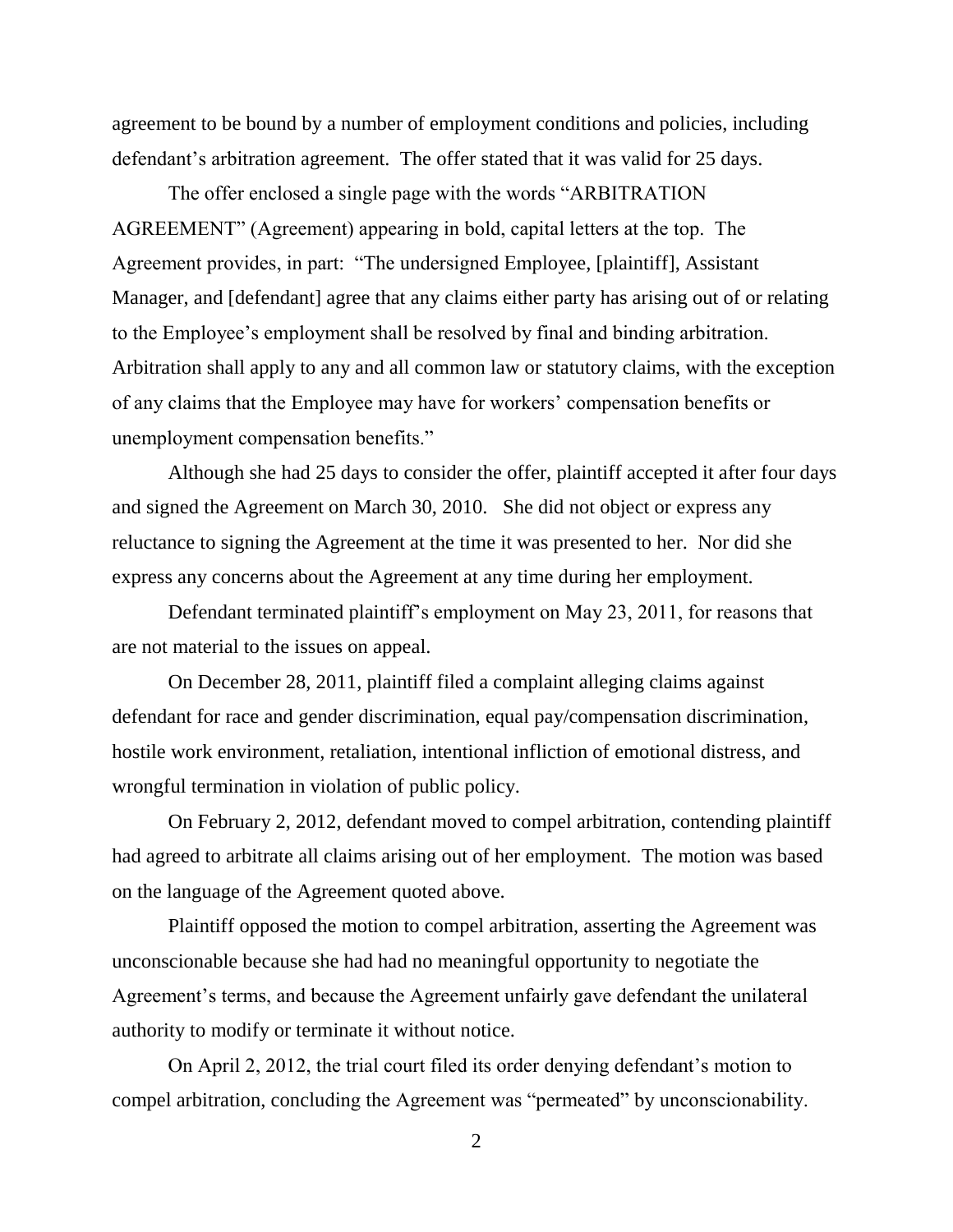Citing to the then-recent case of *Mayers v. Volt Management Corp.* (2012) 203

Cal.App.4th 1194 ( $Mayers$ ),<sup>1</sup> the court found the Agreement was both procedurally and substantively unconscionable because it required plaintiff to abide by a set of arbitration rules that were not provided to her, "much less identified with any clarity." Additionally, the provision in the Agreement affording defendant the unilateral authority to modify or terminate the terms of the Agreement was substantively unconscionable. Finding the offending nature of the Agreement was incurable by severance, the court concluded the agreement was both unconscionable and unenforceable. This appeal followed.<sup>2</sup>

## **DISCUSSION**

# **I.** *The Statutory Scheme and the Standards of Review*

―Title 9 of the Code of Civil Procedure . . . represents a comprehensive statutory scheme regulating private arbitration in this state.<sup>[3]</sup> (§ 1280 et seq.)<sup>\*4</sup> (*Moncharsh v. Heily & Blase* (1992) 3 Cal.4th 1, 9 (*Moncharsh*).) "The fundamental premise of the scheme is that '[a] written agreement to submit [either a present or a future controversy]

 $2$  Defendant also has appealed an order denying its motion to compel arbitration, based on the same arbitration agreement, in *Edwards v. First Republic Bank,*  No. A135505. We denied defendant's application to consolidate the appeals.

<sup>3</sup> Defendant notes that it based its motion to compel on the FAA, but did not explicitly argue that the FAA preempted the state law that the trial court applied. We observe that on the question presented in this case—whether the agreement is revocable as unconscionable—the FAA and the California Arbitration Act are, for all practical purposes, identical. (See 9 U.S.C. § 2; Code Civ. Proc., § 1281.) In light of our conclusions in the instant case, we find it unnecessary to consider whether the FAA preempts any aspect of the unconscionability doctrine as applied to arbitration agreements under state law.

<sup>4</sup> All further statutory references are to the Code of Civil Procedure unless otherwise indicated.

<sup>&</sup>lt;sup>1</sup> On June 13, 2012, the California Supreme Court granted review in *Mayers v. Volt Management Corp.,* No. S200709, pending consideration and disposition of a related issue in *Sanchez (Gil) v. Valencia Holding Company,* No. S199119 (review granted Mar. 21, 2012) (*Sanchez*). In *Sanchez,* the Supreme Court stated that the issue presented is whether the Federal Arbitration Act (FAA) (9 U.S.C.  $\S\S 1, 2$ ) "preempt[s] state law rules invalidating mandatory arbitration provisions in a consumer contract as procedurally and substantively unconscionable?" (Supreme Ct. Mins., Mar. 21, 2012.)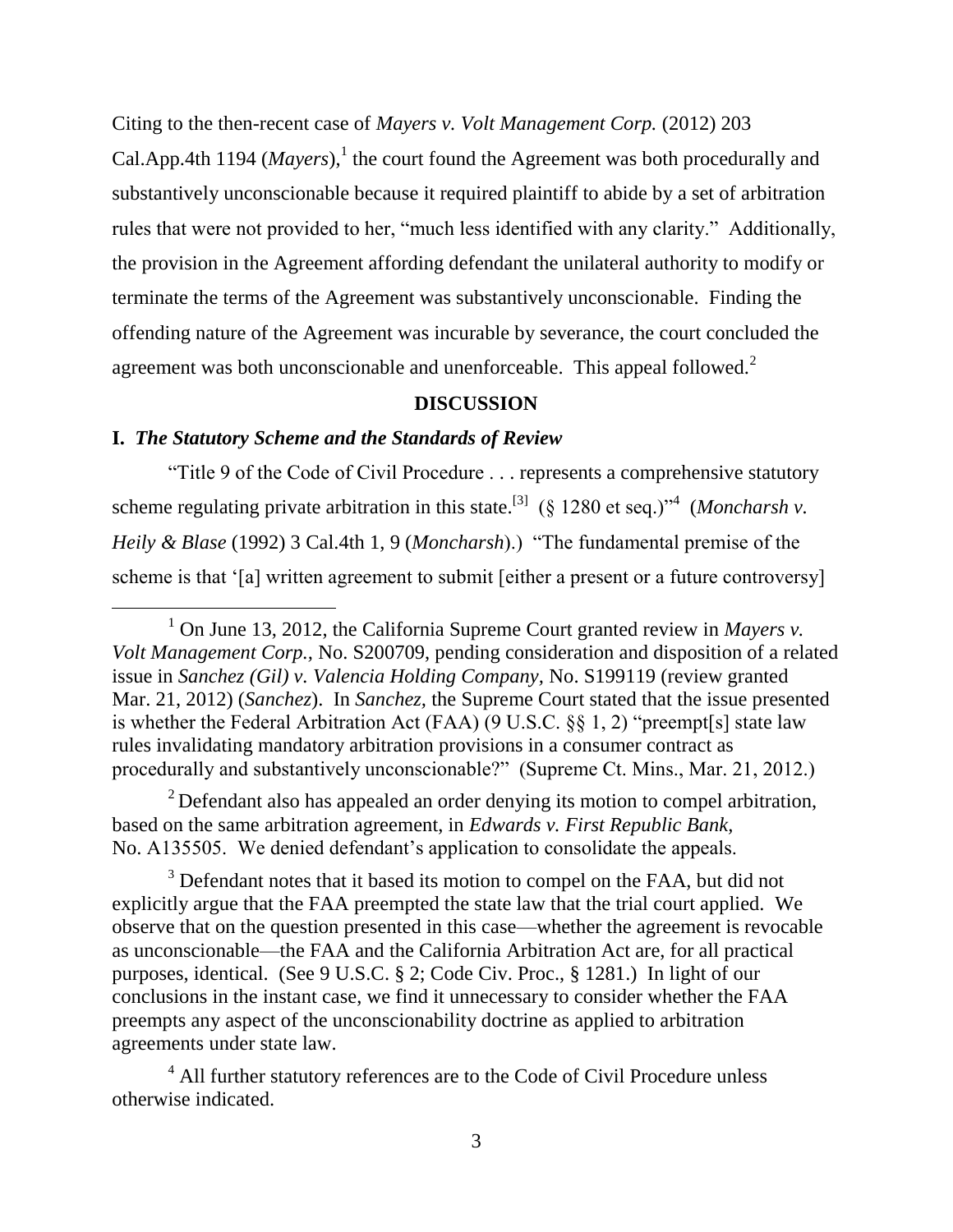to arbitration . . . is valid, enforceable and irrevocable, save upon such grounds as exist for the revocation of any contract.' ([§] 1281.)" (*Vandenberg v. Superior Court* (1999) 21 Cal.4th 815, 830, fn. omitted.)

"Through this detailed statutory scheme, the Legislature has expressed a 'strong' public policy in favor of arbitration as a speedy and relatively inexpensive means of dispute resolution.' [Citations.] Consequently, courts will "indulge in every intendment to give effect to such proceedings." ' [Citation.]" (*Moncharsh, supra,* 3 Cal.4th at p. 9.) Nevertheless, the public policy is not absolute. " The policy favoring arbitration cannot displace the necessity for a voluntary agreement to arbitrate.' [Citations.]‖ (*Victoria v. Superior Court* (1985) 40 Cal.3d 734, 739; accord *Mission Viejo Emergency Medical Associates v. Beta Healthcare Group* (2011) 197 Cal.App.4th 1146, 1153.)

Section 1281.2 provides for trial court enforcement of private arbitration agreements: "On petition of a party to an arbitration agreement alleging the existence of a written agreement to arbitrate a controversy and that a party thereto refuses to arbitrate such controversy, the court shall order the petitioner and the respondent to arbitrate the controversy if it determines that an agreement to arbitrate the controversy exists, unless it determines that:  $[\P] \dots [\P] \dots$  Grounds exist for the revocation of the agreement." (§ 1281.2, subd. (b).) In the trial court, the party seeking arbitration bears the burden of proving the existence of an arbitration agreement by a preponderance of the evidence, and the party opposing arbitration bears the burden of proving by a preponderance of the evidence any defense, such as unconscionability. (*Pinnacle Museum Tower Assn. v. Pinnacle Market Development (US), LLC* (2012) 55 Cal.4th 223, 236 (*Pinnacle*); *Engalla v. Permanente Medical Group, Inc.* (1997) 15 Cal.4th 951, 972.) In the summary proceedings under section 1281.2, "the trial court sits as a trier of fact, weighing all the affidavits, declarations, and other documentary evidence, as well as oral testimony received at the court's discretion, to reach a final determination." (*Engalla*, at p. 972.)

The standard of review where the trial court resolved disputed facts in ruling on a motion to compel arbitration is substantial evidence. (*Brown v. Wells Fargo Bank, N.A.*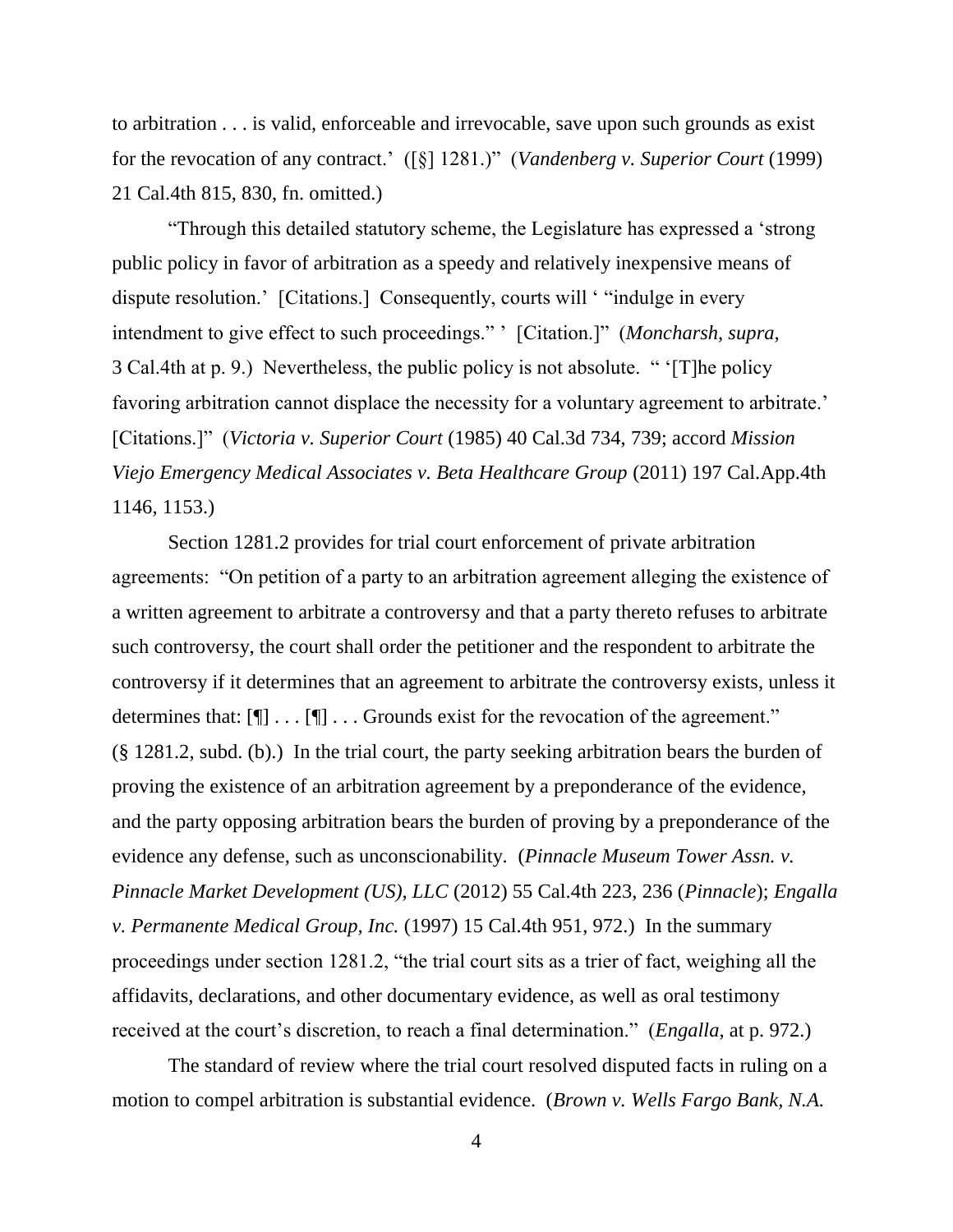(2008) 168 Cal.App.4th 938, 953.) In cases such as this one in which the facts were undisputed, the standard of review is de novo. (*Ibid.; Pinnacle, supra,* 55 Cal.4th at p. 236.) If only a question of law is involved, the standard of review is also de novo. (*Robertson v. Health Net of California, Inc.* (2005) 132 Cal.App.4th 1419, 1425.) We review a court's decision not to sever an unconscionable provision for abuse of discretion. (See *Armendariz v. Foundation Health Psychcare Services, Inc.* (2000) 24 Cal.4th 83, 124 (*Armendariz*).)

#### **II.** *Doctrine of Unconscionability*

Civil Code section 1670.5, subdivision (a) states: "If the court as a matter of law finds the contract or any clause of the contract to have been unconscionable at the time it was made the court may refuse to enforce the contract, or it may enforce the remainder of the contract without the unconscionable clause, or it may so limit the application of any unconscionable clause as to avoid any unconscionable result." This provision applies to arbitration agreements. (*Armendariz, supra,* 24 Cal.4th at p. 114.)

" '[U]nconscionability has both a "procedural" and a "substantive" element,' the former focusing on ""oppression" ' or ""surprise" ' due to unequal bargaining power, the latter on "overly harsh" ' or "one-sided" ' results. [Citation.] 'The prevailing view is that [procedural and substantive unconscionability] must *both* be present in order for a court to exercise its discretion to refuse to enforce a contract or clause under the doctrine of unconscionability.' [Citation.] But they need not be present in the same degree. . . . [T]he more substantively oppressive the contract term, the less evidence of procedural unconscionability is required to come to the conclusion that the term is unenforceable, and vice versa.‖ (*Armendariz, supra,* 24 Cal.4th at p. 114.)

―The procedural element of an unconscionable contract generally takes the form of a contract of adhesion.‖ (*Little v. Auto Stiegler, Inc.* (2003) 29 Cal.4th 1064, 1071 (*Little*).) An adhesive contract is defined as "'a standardized contract, which, imposed and drafted by the party of superior bargaining strength, relegates to the subscribing party only the opportunity to adhere to the contract or reject it.' [Citation.]" (*Armendariz, supra,* 24 Cal.4th at p. 113.) As to substantive unconscionability, "[s]ome courts have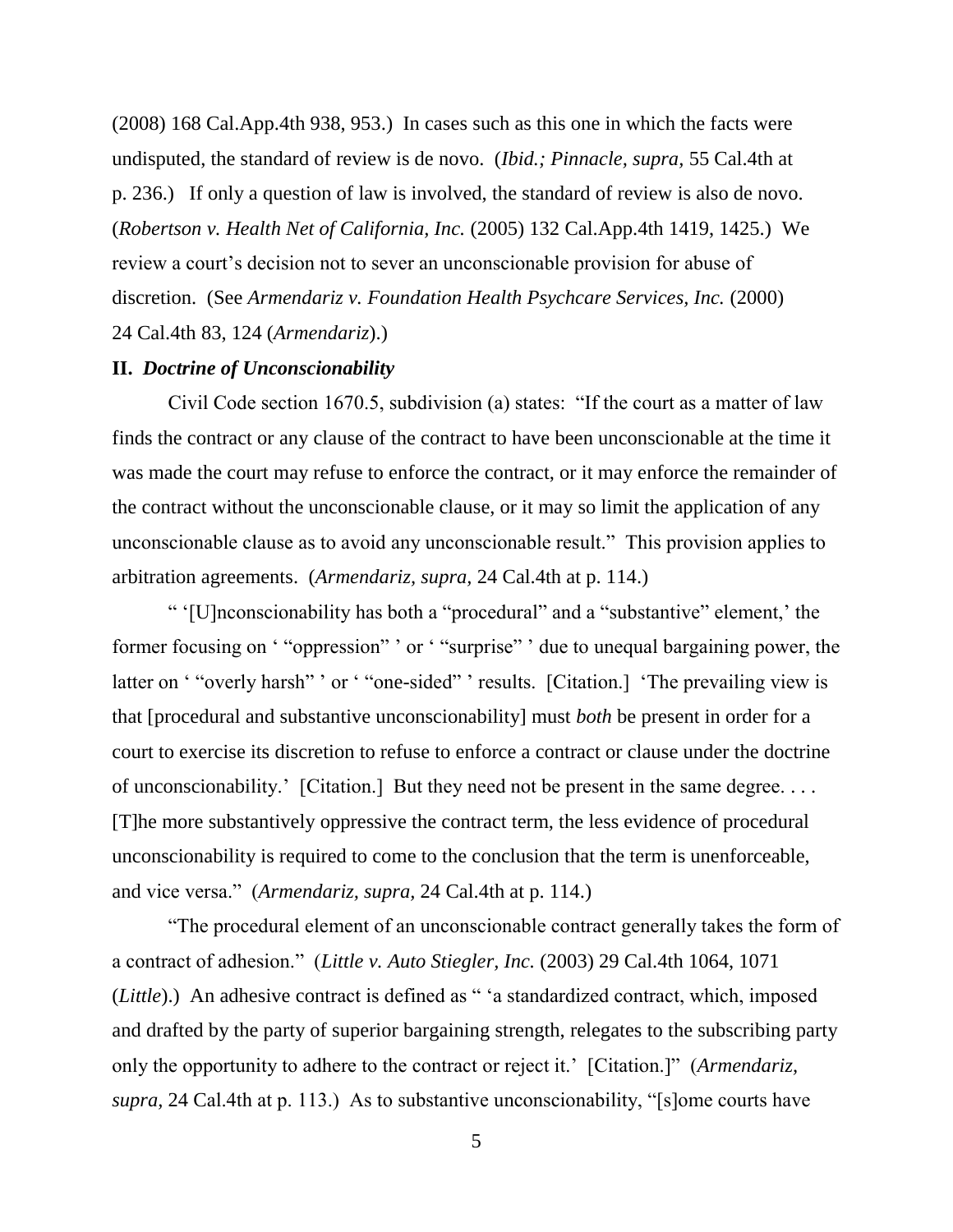imposed a higher standard [than merely one-sided or overly harsh]: the terms must be <sup>"</sup> "so one-sided as to *shock the conscience*." [Citation.]' [Citation.] Where a party with superior bargaining power has imposed contractual terms on another, courts must carefully assess claims that one or more of these provisions are one-sided and unreasonable.‖ (*Gutierrez v. Autowest, Inc.* (2003) 114 Cal.App.4th 77, 88 (*Gutierrez*).)

# **III.** *The Trial Court Erred in Concluding the Agreement is Unconscionable*

### **A.** *Procedural Unconscionability*

Preliminarily, we note that under *Armendariz,* compulsory arbitration of statutory discrimination claims under the Fair Employment and Housing Act (FEHA) (Gov. Code,  $\S$  12900 et seq.) is permissible so long as the arbitration agreement: " $(1)$  provides for neutral arbitrators, (2) provides for more than minimal discovery, (3) requires a written award, (4) provides for all of the types of relief that would otherwise be available in court, and (5) does not require employees to pay either unreasonable costs or any arbitrators' fees or expenses as a condition of access to the arbitration forum.' " (*Armendariz, supra,* 24 Cal.4th at p. 102.) Plaintiff has not asserted that the Agreement fails to meet the *Armendariz* requirements. Instead, the trial court here concluded the Agreement is per se procedurally unconscionable because it contains a provision that requires plaintiff to abide by the rules of the American Arbitration Association (AAA) (or such alternative dispute resolution service as agreed upon by the parties), but does not include a set of these rules or identify them "with any clarity."<sup>5</sup>

―It is well settled that adhesion contracts in the employment context, that is, those contracts offered to employees on a take-it-or-leave-it basis, typically contain some aspects of procedural unconscionability." (*Serpa v. California Surety Investigations, Inc.* (2013) 215 Cal.App.4th 695, 704 (*Serpa*).) Assuming the Agreement here is adhesive in character, "this adhesive aspect of an agreement is not dispositive." *(Ibid.)* Courts have observed that  $\lq$ [w]hen, as here, there is no other indication of oppression or surprise,  $\lq$ the

 $\overline{a}$ 

<sup>&</sup>lt;sup>5</sup> We note the AAA rules are available on the Internet at <http://www.adr.org/aaa/faces/rules> (as of Aug. \_\_\_, 2013).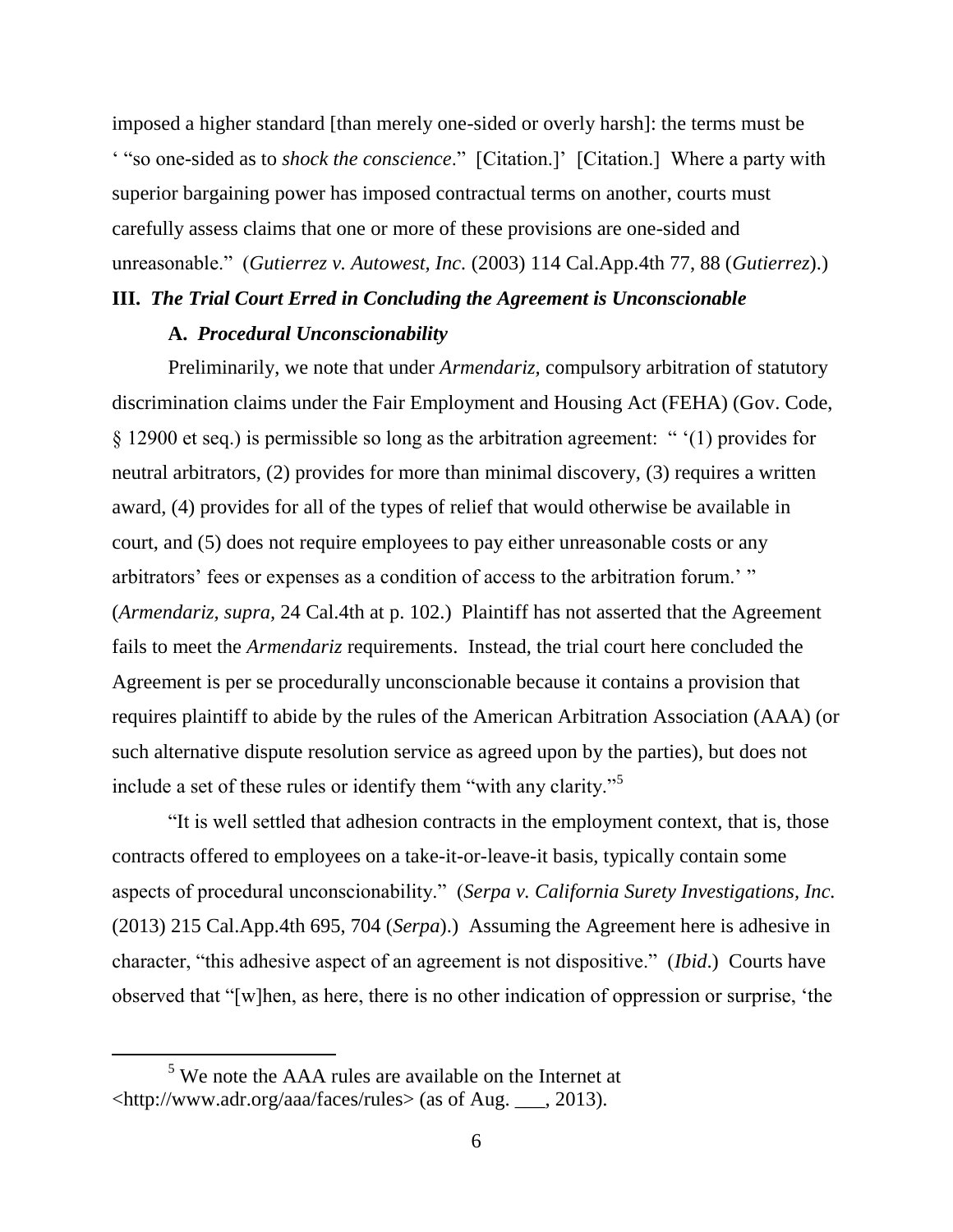degree of procedural unconscionability of an adhesion agreement is low, and the agreement will be enforceable unless the degree of substantive unconscionability is high.' [Citations.]" (*Ibid.*, fn. omitted.)

In finding the Agreement procedurally unconscionable, the trial court relied primarily on *Mayers,* a case that has since been depublished as a result of the Supreme Court's grant of review. Notwithstanding this development, plaintiff asserts the court's decision is supported by the weight of California authority. Defendant counters that numerous California cases have considered arbitration agreements that incorporate, but do not attach, the applicable arbitration rules without suggesting that such provisions are improper. (*Giuliano v. Inland Empire Personnel, Inc.* (2007) 149 Cal.App.4th 1276, 1281–1282; *Lagatree v. Luce, Forward, Hamilton & Scripps* (1999) 74 Cal.App.4th 1105, 1126–1127; *Izzi v. Mesquite Country Club* (1986) 186 Cal.App.3d 1309, 1318.) Defendant also points to several federal district court decisions that have concluded the incorporation of the AAA's rules by reference does not render an agreement to arbitrate procedurally unconscionable, regardless of whether a copy of the rules is provided.<sup>6</sup>

Plaintiff initially relies on *Zullo v. Superior Court* (2011) 197 Cal.App.4th 477, 485–486. In *Zullo,* the Sixth District Court of Appeal, for a variety of reasons, found an arbitration agreement to be procedurally unconscionable as a contract of adhesion. The court also stated: "The absence of the AAA . . . arbitration rules adds *a bit* to the procedural unconscionability.‖ (*Id.* at p. 485, italics added.) As defendant notes, in a recent case out of this same appellate district involving an arbitration provision in a private school enrollment agreement, the appellate court concurred with the trial court's assessment as to the lack of significance to be ascribed to a failure to provide a copy of the AAA rules with respect to a claim of procedural unconscionability: "We agree that the absence of the AAA rules is of minor significance to our analysis.‖ (*Bigler v. Harker School* (2013) 213 Cal.App.4th 727, 737.)

 $\overline{a}$ 

<sup>6</sup> See, e.g.*, Lucas v. Gund, Inc.* (C.D.Cal. 2006) 450 F.Supp.2d 1125, 1131.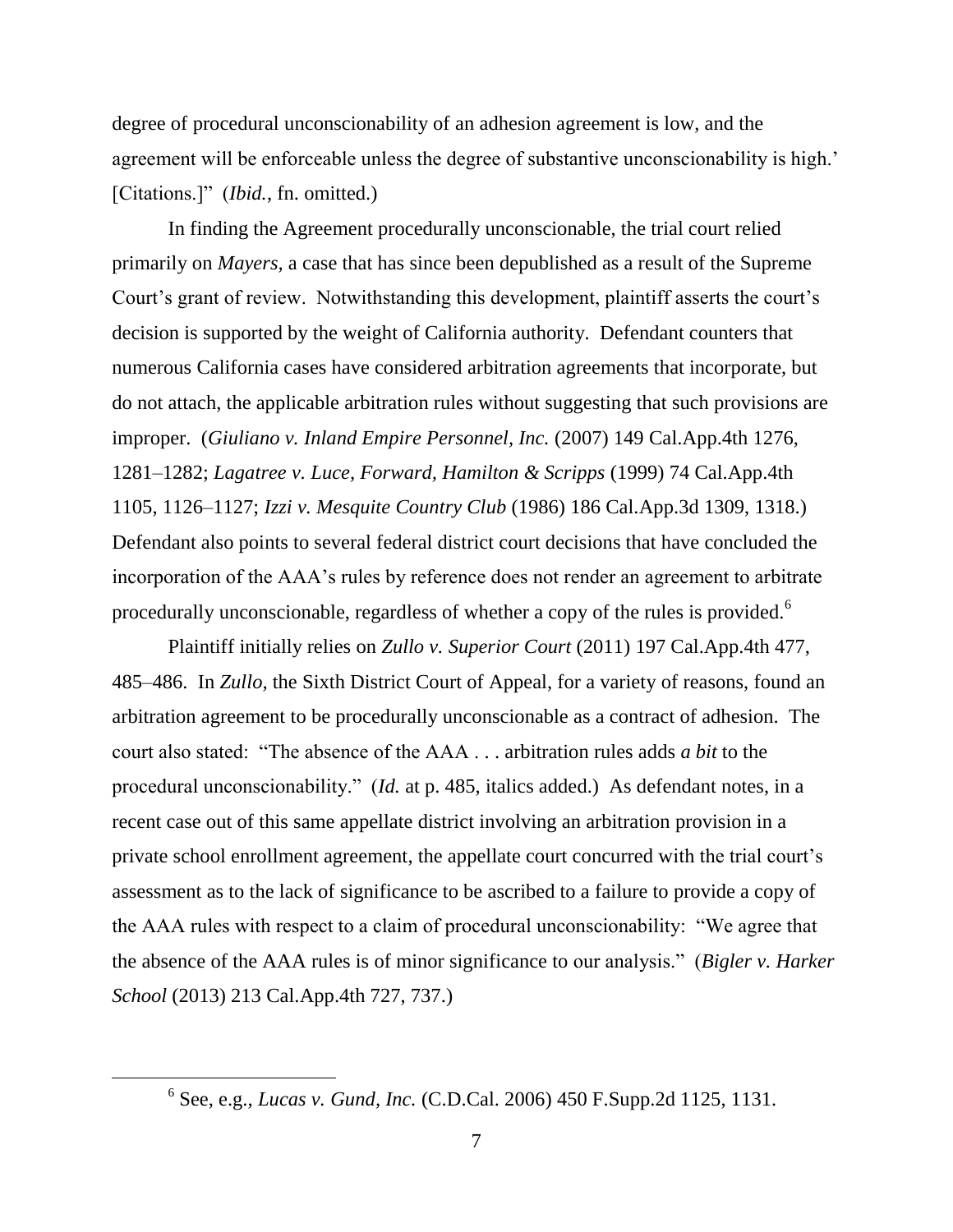The other cases plaintiff relies on are also unpersuasive. In *Harper v. Ultimo* (2003) 113 Cal.App.4th 1402, 1405, the appellate court found the element of surprise where an arbitration agreement referenced the Better Business Bureau arbitration rules but did not attach them to the contract. Those rules precluded the consumer from obtaining damages. *(Ibid.)* The surprise element was manifest: "Here is the surprise: The customer must inevitably receive a nasty shock when he or she discovers that *no relief is available* even if out and out fraud has been perpetrated, or even if he or she merely wants to be fully compensated for damaged property." (*Id.* at p. 1406, italics added.) As to oppression: "Here is the oppression: The inability to receive full relief is artfully hidden by merely referencing the Better Business Bureau arbitration rules, and not attaching those rules to the contract for the customer to review. The customer is forced to go to another source to find out the full import of what he or she is about to sign—and must go to that effort *prior* to signing." (*Ibid*.) Importantly, the court noted that the arbitration rules of the Better Business Bureau "are not just *procedural* ones . . . . By limiting the *scope* of arbitral claims, the Better Business Bureau rules have the effect of *substantively* limiting the defendant's exposure.‖ (*Id.* at p. 1407.) In the present case, plaintiff does not allege that the AAA rules have any corresponding substantive impact on her employment-related claims.

On the other hand, in *Trivedi v. Curexo Technology Corp.* (2010) 189 Cal.App.4th 387, 393, Division Four of our District concluded that an employer's failure to provide a copy of the AAA arbitration rules supported a finding of procedural unconscionability where the employment agreement was prepared by the employer, and the arbitration provision was a mandatory part of that agreement. However, the agreement was also deemed to be substantively unconscionable because it was contrary to the FEHA in its attorney fees and cost recovery provision, and placed the employee at greater risk than if he brought his FEHA claims in court. (*Trivedi*, at pp. 394–395.) The instant Agreement does not include a similarly unlawful provision. Thus, while arguably supporting plaintiff's position, *Trivedi* is not entirely on point.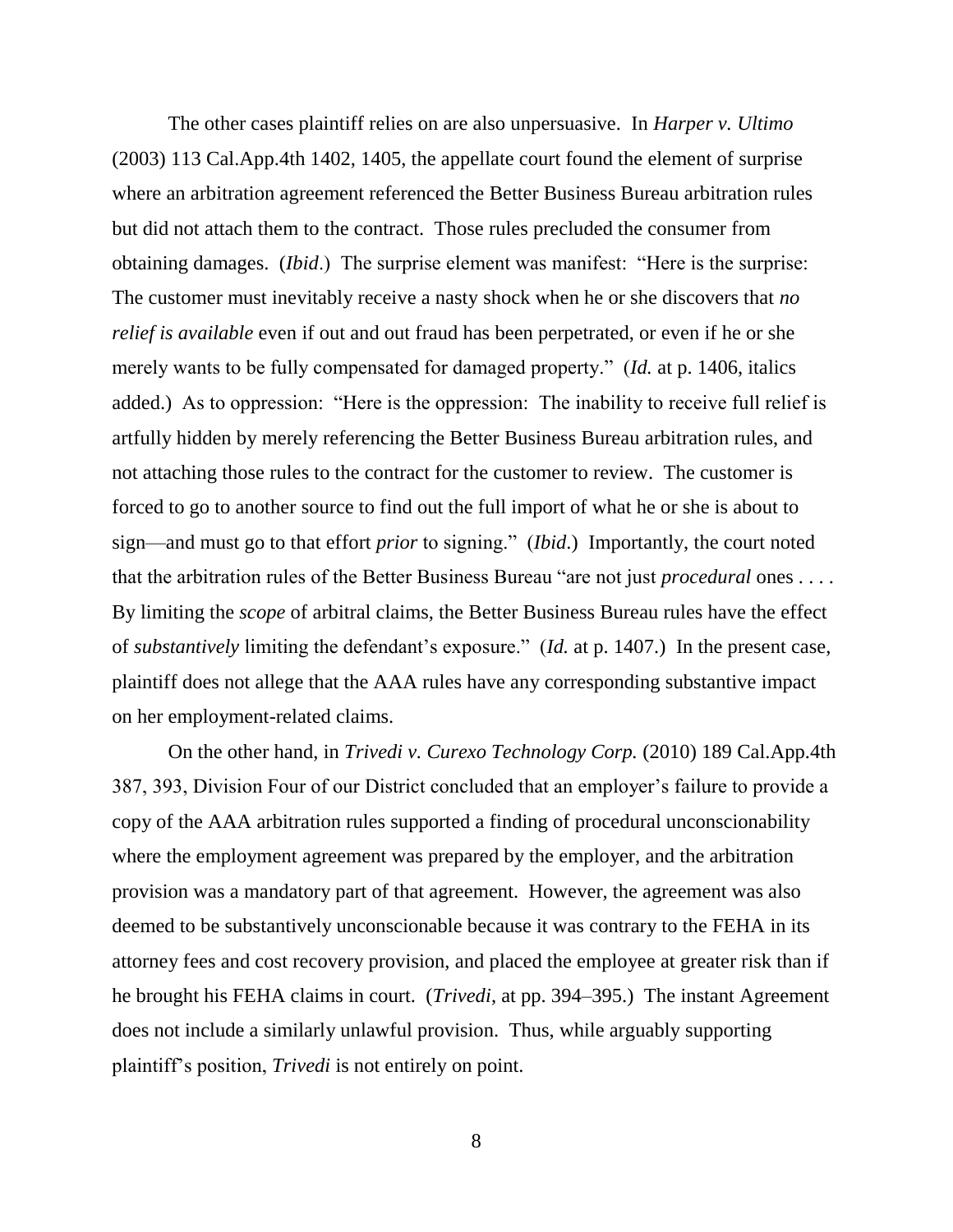The other cases plaintiff relies on are even less persuasive. In *Fitz v. NCR Corp*. (2004) 118 Cal.App.4th 702, the arbitration agreement contained provisions limiting discovery. The appellate court concluded the agreement was inconsistent with *Armendariz* as the defendant had "deliberately replaced the AAA's discovery provision with a more restrictive one, and in so doing failed to ensure that employees are entitled to discovery sufficient to adequately arbitrate their claims." (*Fitz*, at p. 721.) The court also noted that because the AAA rules were not attached, the other party would be required ―to go to another source in order to learn the full ramifications of the arbitration agreement." *(Ibid.)* Thus, the case did not hold that failure to attach the relevant arbitration rules rendered the agreement procedurally unconscionable.

*Gutierrez* is also distinguishable. In that case, the arbitration clause was essentially hidden, printed in eight-point typeface on the opposite side of the signature page of a lease. The plaintiff was never informed that the lease contained an arbitration clause, much less offered an opportunity to negotiate its inclusion within the lease or to agree upon its specific terms. He was not required to initial the arbitration clause. Under these circumstances, the arbitration clause was deemed procedurally unconscionable. (*Gutierrez, supra,* 114 Cal.App.4th at p. 89.) Here, plaintiff does not allege that the arbitration provisions were hidden. Similarly, in *Patterson v. ITT Consumer Financial Corp.* (1993) 14 Cal.App.4th 1659, 1665–1666, the failure to include the applicable arbitration rules was deemed relevant primarily because they created ambiguity as to the state in which any arbitration proceeding would be held and contained an " 'incomprehensible' " fee waiver process.

Plaintiff does not argue that there are any other provisions in the Agreement that would support a finding of procedural unconscionability. Nor does she identify any feature of the AAA rules that prevent fair and full arbitration. Thus, we find the failure to attach the AAA rules, standing alone, is insufficient grounds to support a finding of procedural unconscionability.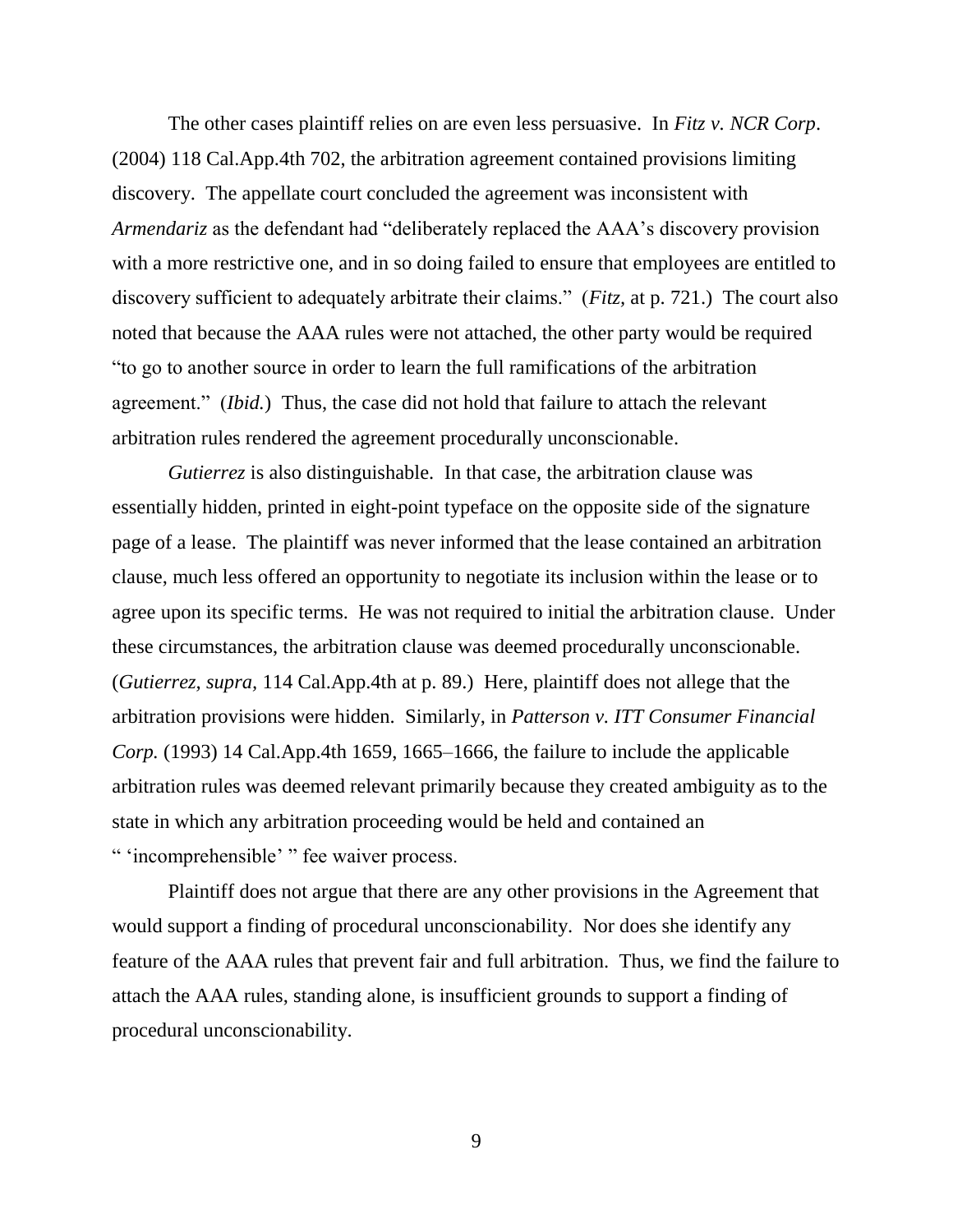#### **B.** *Substantive Unconscionability*

Substantive unconscionability "may take various forms," but typically is found in the employment context when the arbitration agreement is "one-sided" in favor of the employer without sufficient justification, for example, when "the employee's claims" against the employer, but not the employer's claims against the employee, are subject to arbitration.‖ (*Little, supra,* 29 Cal.4th at pp. 1071–1072; see *Armendariz, supra,* 24 Cal.4th at p. 117 ["it is unfairly one-sided for an employer with superior bargaining power to impose arbitration on the employee as plaintiff but not to accept such limitations when it seeks to prosecute a claim against the employee, without at least some reasonable justification for such one-sidedness based on 'business realities' "[.] We conclude the Agreement's unilateral modification provision is not substantively unconscionable.

In *24 Hour Fitness, Inc. v. Superior Court* (1998) 66 Cal.App.4th 1199 (*24 Hour Fitness*), an employee sued her employer for sexual harassment. The employer sought summary judgment on the ground the employee had agreed to arbitrate her claims against the employer. The appellate court concluded the arbitration agreement was valid, rejecting the employee's claims the agreement was unconscionable, illusory, and lacking in mutuality. (*Id*. at p. 1204.) The employee had signed an acknowledgement that she had received and read the personnel handbook, which stated: " $I \ldots$  agree that if there is any dispute arising out of my employment as described in the section called "Arbitration" of Disputes" in the handbook, I will submit it exclusively to binding and final arbitration according to the procedures outlined in the "Employment Arbitration Procedures" Manual." " (*Id.* at p. 1205.) The personnel handbook contained an agreement to arbitrate and detailed procedures for arbitrating disputes. The personnel handbook also contained a provision that the employer " 'reserves the right to change any provision in this Handbook at any time for any reason without advance notice.' " (*Id.* at p. 1213.) The plaintiff contended this provision for unilateral modification rendered the arbitration agreement illusory and lacking in mutuality.

The appellate court rejected that argument: " "[W]here the contract specifies performance the fact that one party reserves the power to vary it is not fatal if the exercise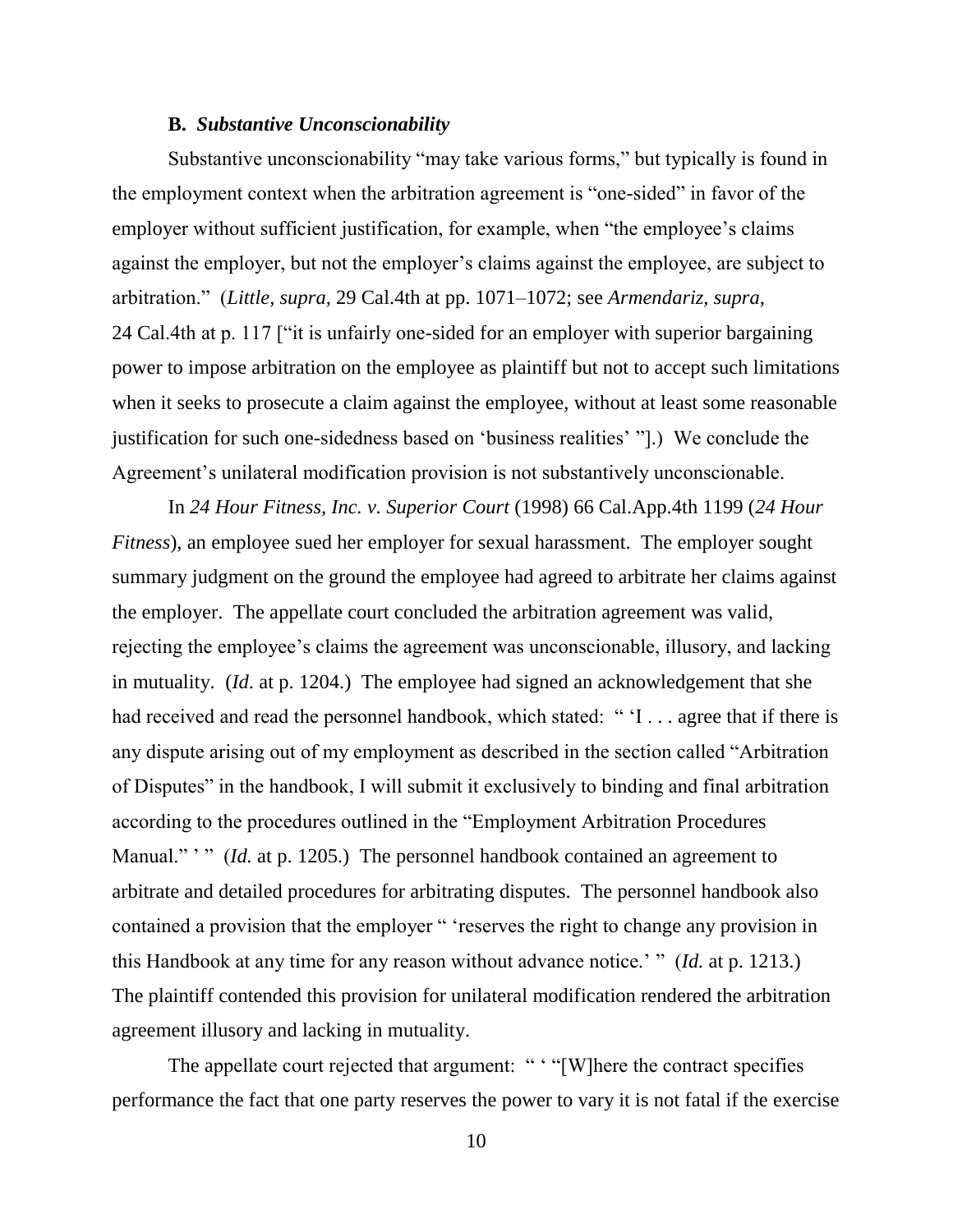of the power is subject to prescribed or implied limitations such as the duty to exercise it in good faith and in accordance with fair dealings." [Citations.] [The employer's] discretionary power to modify the terms of the personnel handbook in writing notice indisputably carries with it the duty to exercise that right fairly and in good faith. [Citation.] So construed, the modification provision does not render the contract illusory.‖ (*24 Hour Fitness, supra,* 66 Cal.App.4th at p. 1214.) Here, the trial court concluded that defendant could either modify or terminate the Agreement at will. The relevant provision, however, states that defendant may only *modify* the agreement, not terminate it. Following the rationale of *24 Hour Fitness,* we fail to see how such a provision can be deemed "so one-sided as to 'shock the conscience.' " (*Id.* at p. 1213.)

The implied covenant also prevents an employer from modifying an arbitration agreement once a claim has accrued or become known to it. In *Peleg v. Neiman Marcus Group, Inc.* (2012) 204 Cal.App.4th 1425, an employee claimed the arbitration agreement he signed was illusory because the store retained the unilateral right to amend, modify or revoke the agreement on 30 days' advance written notice, with the change to apply to any unfiled claim, including those that had accrued. (*Id.* at p. 1437.) Citing *24 Hour Fitness,* the appellate court observed had the agreement to arbitrate simply authorized the defendant to make unilateral modifications, it would not be illusory under California law because the implied covenant of good faith and fair dealing would preclude any change that undermined the employee's rights. (*Peleg,* at pp. 1465–1466.) However, because the agreement at issue in *Peleg* specifically allowed retroactive modifications, the court held the agreement to arbitrate was illusory and invalid under California law. (*Id.* at pp. 1464–1465.)

Here, plaintiff does not assert that defendant has modified the Agreement in any way. Under these circumstances, we concur with the recent case of *Serpa.* In *Serpa,* the trial court had denied a motion to compel arbitration of a former employee's claims. The employee had signed an agreement to arbitrate all claims arising out of her employment. The arbitration agreement required the parties to bear their own attorney fees regardless of the type of action brought. Like *24 Hour Fitness*, the employee handbook contained a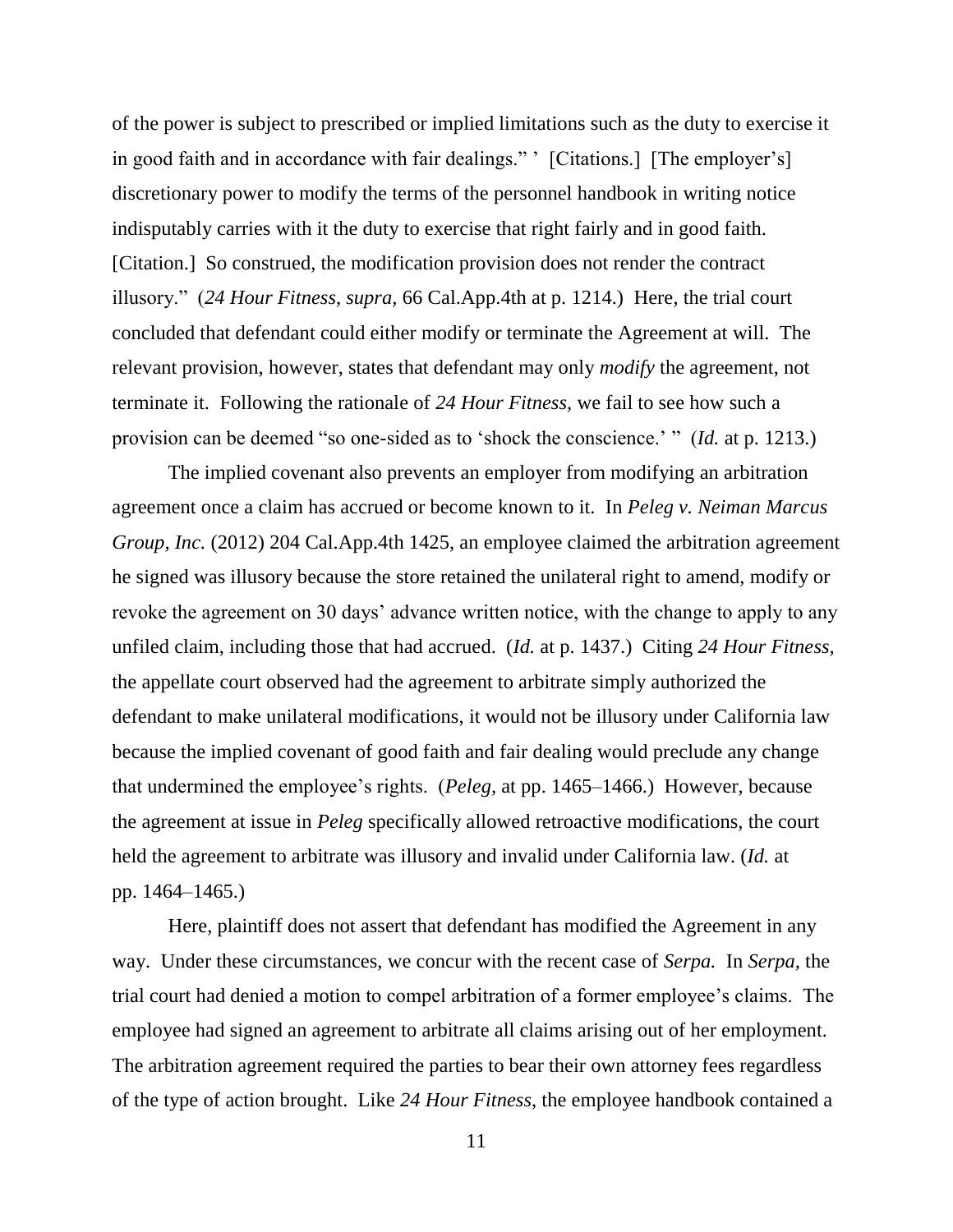unilateral modification provision. (*Serpa, supra,* 215 Cal.App.4th 695, 700.) After discussing 24 Hour Fitness and Peleg, the court in *Serpa* concluded: "In sum, this is an even stronger case than *24 Hour Fitness* to conclude the implied covenant of good faith and fair dealing limits the employer's authority to unilaterally modify the arbitration agreement and saves that agreement from being illusory and thus unconscionable." (*Serpa*, at p. 708, fn. omitted.)<sup>7</sup> Following the same reasoning, we are satisfied that the Agreement here is not substantively unconscionable as it is not "so one-sided as to 'shock the conscience.' "8

In sum, the agreement to arbitrate is not unconscionable. In light of our conclusion, it is unnecessary to address the parties' remaining arguments.

# **DISPOSITION**

The order denying defendant's motion to compel arbitration is reversed.

Dondero, J.

\_\_\_\_\_\_\_\_\_\_\_\_\_\_\_\_\_\_\_\_\_\_\_\_\_\_\_\_\_\_\_\_\_\_

We concur:

Margulies, Acting P. J.

\_\_\_\_\_\_\_\_\_\_\_\_\_\_\_\_\_\_\_\_\_\_\_\_\_\_\_\_\_\_\_\_\_\_

\_\_\_\_\_\_\_\_\_\_\_\_\_\_\_\_\_\_\_\_\_\_\_\_\_\_\_\_\_\_\_\_\_\_

Banke, J.

 $<sup>7</sup>$  The appellate court then severed the unconscionable attorney fee provision.</sup> (*Serpa, supra,* 215 Cal.App.4th at p. 709.)

<sup>8</sup> We decline plaintiff's invitation to follow *Ingle v. Circuit City Stores, Inc.* (9th Cir. 2003) 328 F.3d 1165, a case that fails to discuss *24 Hour Fitness.*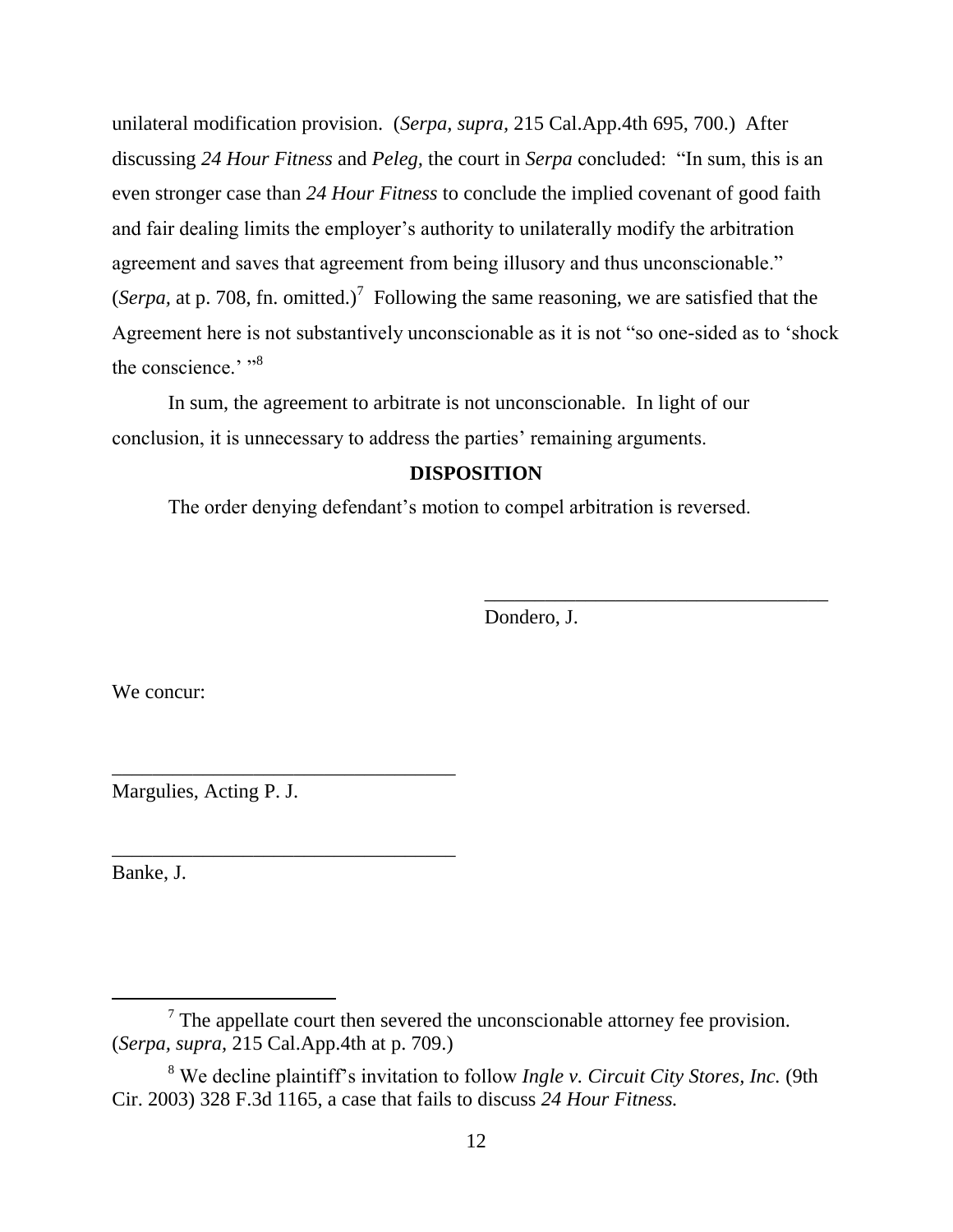# **CERTIFIED FOR PUBLICATION**

# IN THE COURT OF APPEAL OF THE STATE OF CALIFORNIA

# FIRST APPELLATE DISTRICT

# DIVISION ONE

ANNA PENG,

Plaintiff and Respondent,

v.

FIRST REPUBLIC BANK, Defendant and Appellant. A135503

 (San Francisco City & County Super. Ct. No. CGC-11-516927)

ORDER CERTIFYING OPINION FOR PUBLICATION

[NO CHANGE IN JUDGMENT]

\_\_\_\_\_\_\_\_\_\_\_\_\_\_\_\_\_\_\_\_\_\_\_\_\_\_\_

THE COURT:

The opinion in the above-entitled matter filed on August 29, 2013, was not certified for publication in the Official Reports. After the court's review of a request under California Rules of Court, rule 8.1120, and good cause established under rule 8.1105, it is hereby ordered that the opinion should be published in the Official Reports.

Dated:

Dondero, J.